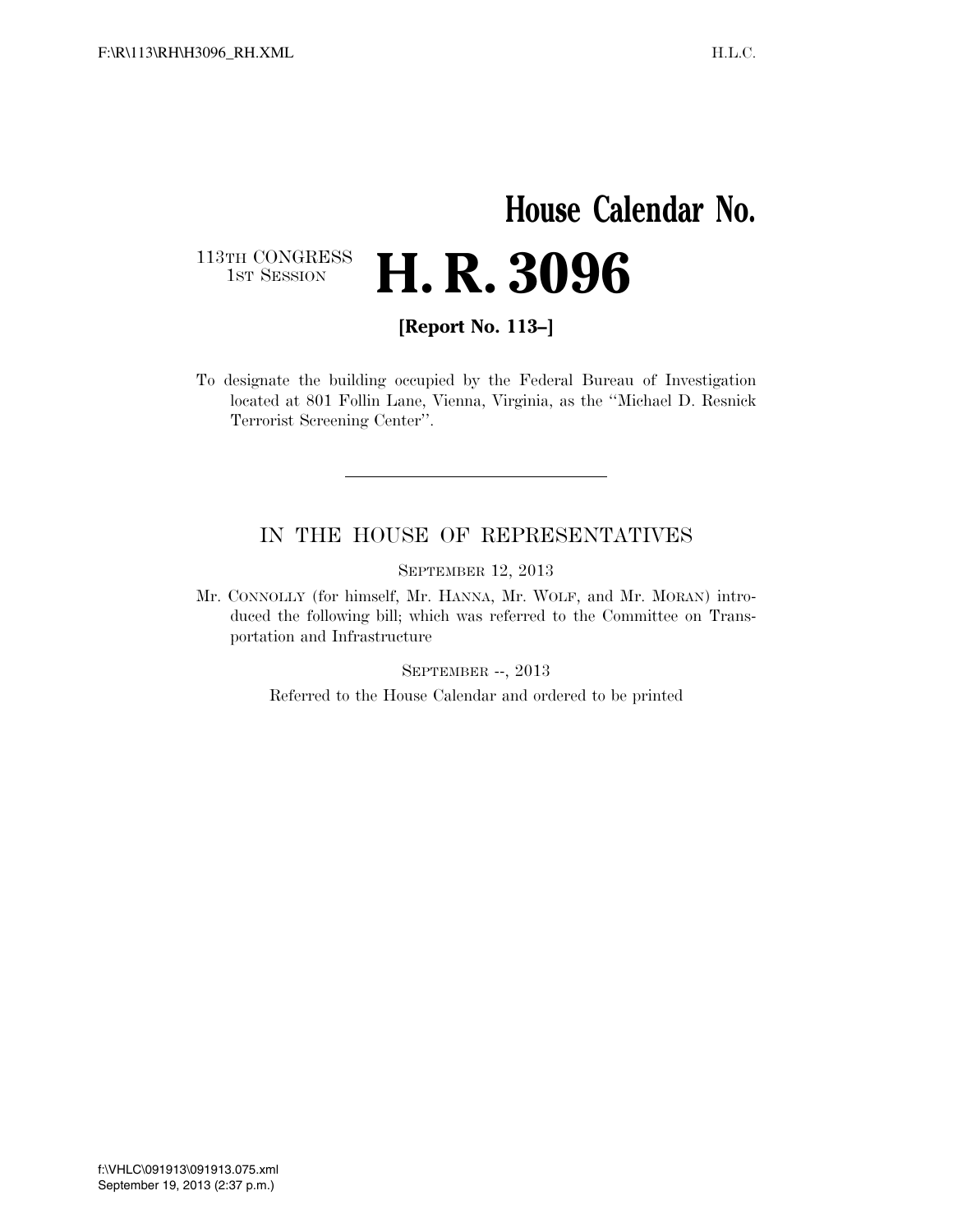# **A BILL**

To designate the building occupied by the Federal Bureau of Investigation located at 801 Follin Lane, Vienna, Virginia, as the ''Michael D. Resnick Terrorist Screening Center''.